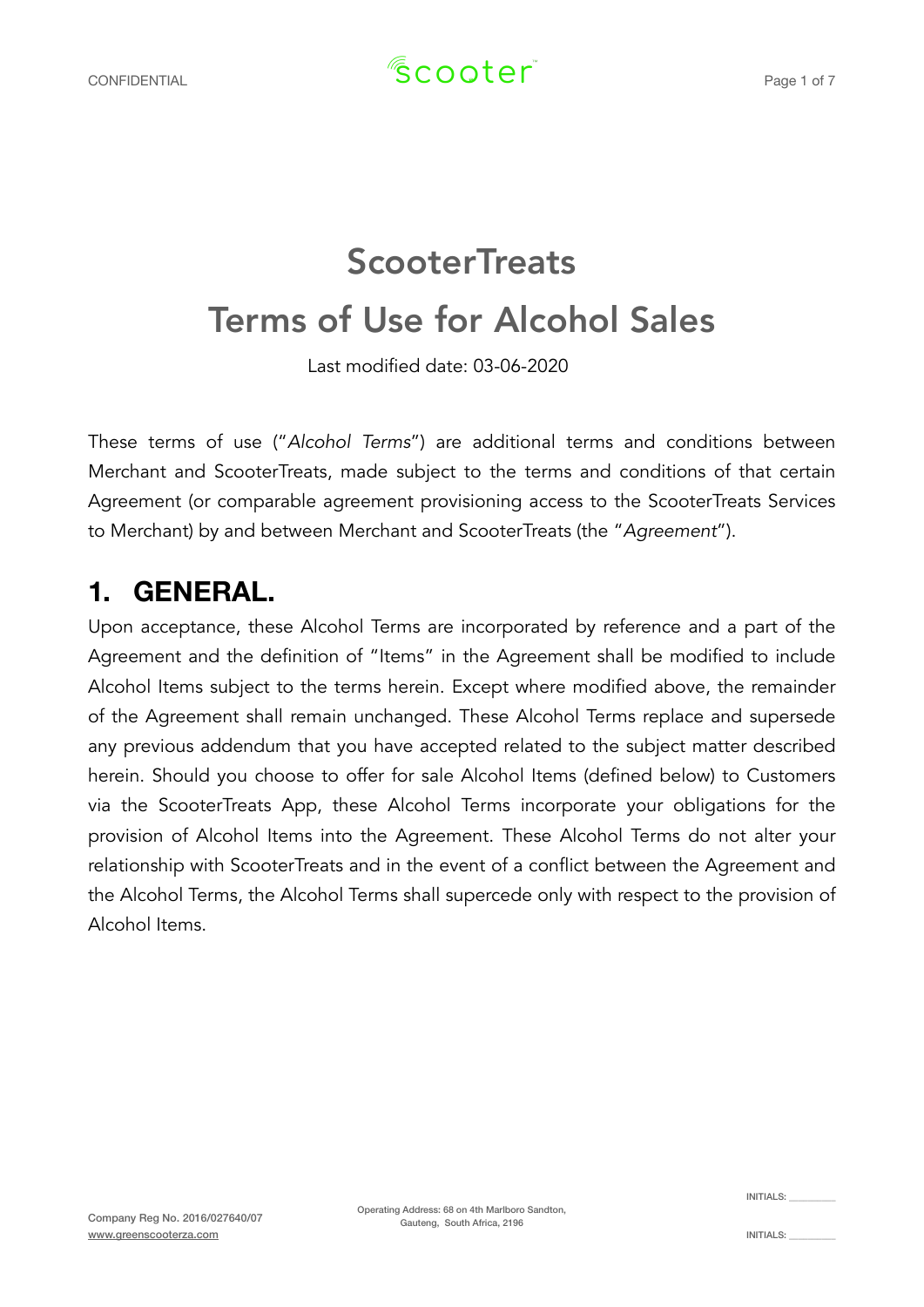## CONFIDENTIAL  $\sqrt{2}$  COOter<sup>"</sup>

# **2. ADDITIONAL TERMS FOR ALCOHOL ITEM SALES ON SCOOTERTREATS APP.**

As permitted by applicable laws and regulations, Merchant may make available alcoholic beverages for sale on the ScooterTreats App ("*Alcohol Items*"), subject to the following obligations and conditions:

## 2.1.Additional Representations and Warranties.

Merchant represents and warrants that (a) Merchant complies with all applicable laws and regulations related to the sale of Alcohol Items, including without limitations laws and regulations related to the promotion, packaging, sale, taxation and delivery of Alcohol Items, and (b) Merchant has all required licenses ("*Required Licenses*") to sell Alcoholic Items through each Sales Channel the Merchant utilizes, including all Required Licenses for the each of the specific type of Alcohol Items that Merchant makes available via the ScooterTreats App.

## 2.2.Role of the Parties.

For the avoidance of doubt, ScooterTreats is an unlicensed entity that is involved with the promotion, marketing, and/or facilitation of sales of alcoholic beverages by Merchant via the ScooterTreats App. Merchant is a licensed seller of alcoholic beverages that wants to sell Alcohol Items through ScooterTreats App. Orders for Alcohol Items solicited via the ScooterTreats App will be transmitted to Merchant. Merchant is responsible for the sale, will be clearly identified, and controls the transaction, including any decisions concerning acceptance or rejection of any such orders. Merchant is responsible for, and controls, the fulfillment of such orders.

### 2.3.Alcohol Laws and Requirements.

Merchant shall disclose to ScooterTreats, in writing, any applicable laws, codes, regulations, licensing requirements, and any other similar requirements, related to Alcohol Items delivered using the Scooter Platform.

## 2.4.Alcohol Licenses.

Before Merchant makes available any Alcohol Items for which Merchant is required to provide copies of such licenses to ScooterTreats. Merchant will notify ScooterTreats immediately upon any change, modification, revocation, renewal, or termination of any Required License (in each case, considered a "*Modified License*"). Merchant will,

INITIALS: \_\_\_\_\_\_\_\_\_\_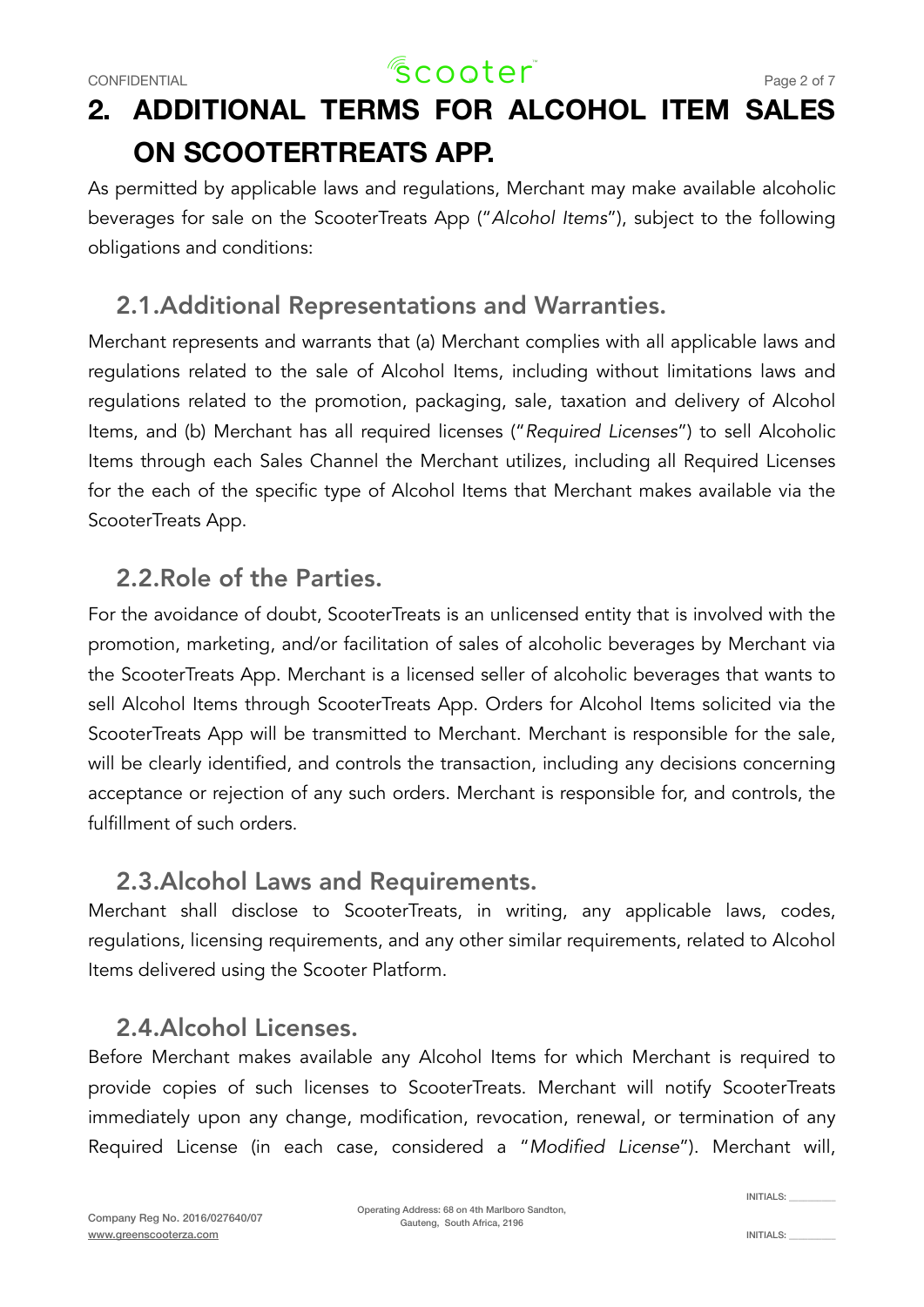## CONFIDENTIAL  $\sqrt{2}$  COOter<sup>"</sup> Page 3 of 7

immediately upon its receipt of any Modified License or upon ScooterTreats's request, deliver copies of such Modified License to ScooterTreats.

## 2.5.Packaging and Labeling.

Merchant will package all Items appropriately for delivery by Delivery People, including any protection necessary to prevent tampering or damage due to any cause, including inclement weather or the nature of the Alcohol Items themselves; any labelling required by law, including but not limited to a statement that the package contains alcohol and may only be delivered to a person 18 years or older with valid proof of age and identity.

## 2.6.Hours Availability.

Merchant agrees that ScooterTreats may modify the hours during which Alcohol Items are available for purchase and delivery from Merchant on the ScooterTreats App, in accordance with applicable law and regulation as well as operational considerations of the ScooterTreats App. ScooterTreats will use reasonable efforts to notify Merchant of any such modifications.

### 2.7.Payment Instructions.

Merchant instructs ScooterTreats (and for purposes of this clause, including its affiliates) to collect payments on Merchant's behalf that are made by Customers for purchasing Alcohol Items from Merchant on the ScooterTreats App ("*Customer Payments*"). Merchant instructs ScooterTreats to collect payments into an account that will be held for the benefit of Merchant and other merchants who also sell Alcohol Items on the ScooterTreats App ("*FBO Alcohol Account*"). Merchant instructs ScooterTreats to then transfer Customer Payments to a bank account that Merchant provides to ScooterTreats ("*Merchant Account*"), less any fees or obligations that Merchant owes ScooterTreats and minus any fees or obligations that are owed to the Delivery Person. Merchant further instructs ScooterTreats to withhold for itself, from Customer Payments, any fees or obligations that Merchant owes ScooterTreats, and to withhold from Customer Payments, and then deliver to, any fees or obligations that are owed to the Delivery Person.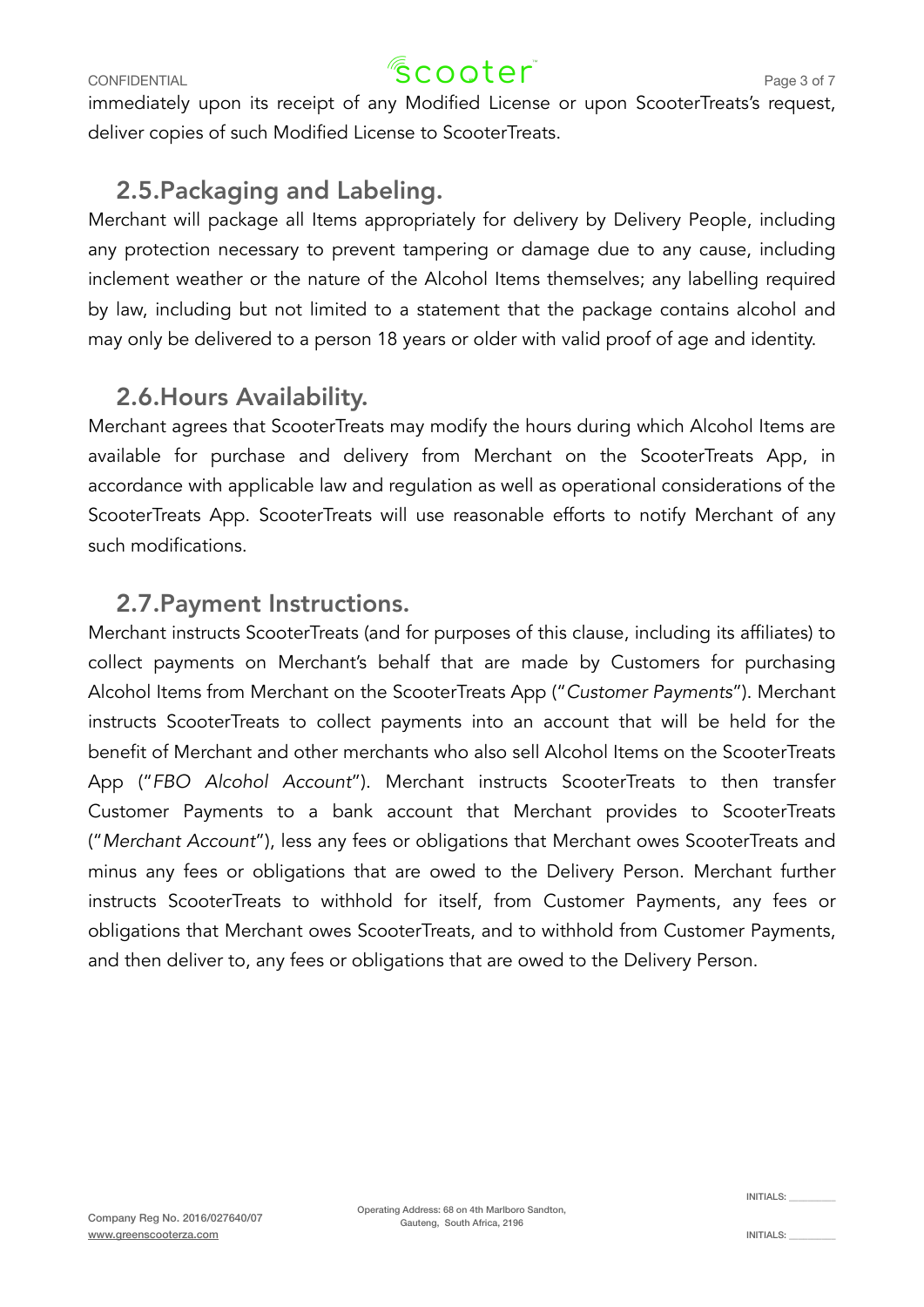# CONFIDENTIAL  $\sqrt{2}$  COOter<sup>"</sup>

#### 2.8.Returns Generally.

Merchant acknowledges that the Delivery Person or Customers may be required to return the Alcohol Item to Merchant for the below listed reasons. Merchant agrees to accept such return of Alcohol Items in such cases. Merchant understands and agrees that if such Alcohol Item is returned then Merchant shall not be paid for such items.

- 2.8.1.Such Delivery Person is unable to deliver an Alcohol Item, including due to inability to deliver Alcohol Items compliantly;
- 2.8.2.The Customer is unable to accept the Alcoholic Item pursuant to law; and
- 2.8.3.The Alcohol Item in question constitutes a Substandard Item as determined by the Delivery Person or Customer. In the event Merchant provides an Alcohol Item that is a Substandard Item, Merchant will be responsible for disposal of such Substandard Item.

### 2.9.Promotions and Advertising.

Merchant agrees to follow all laws and regulations related to the advertisement and promotion of Alcohol Items, including but not limited to, Merchant will only create Merchant Promotions that apply to Alcohol Items that are in compliance with all applicable local laws, all Alcohol and Tobacco Tax and Department of Trade and Industry Commission guidelines, and follow industry best practices.

## **3. FULFILLMENT METHODS.**

As permitted by applicable laws and regulations, Merchant may make Alcohol Items for sale via the ScooterTreats App via the Sales Channels (as defined in the Agreement), subject to Merchant eligibility for such Sales Channel and all applicable terms and conditions for usage of such Sales Channel.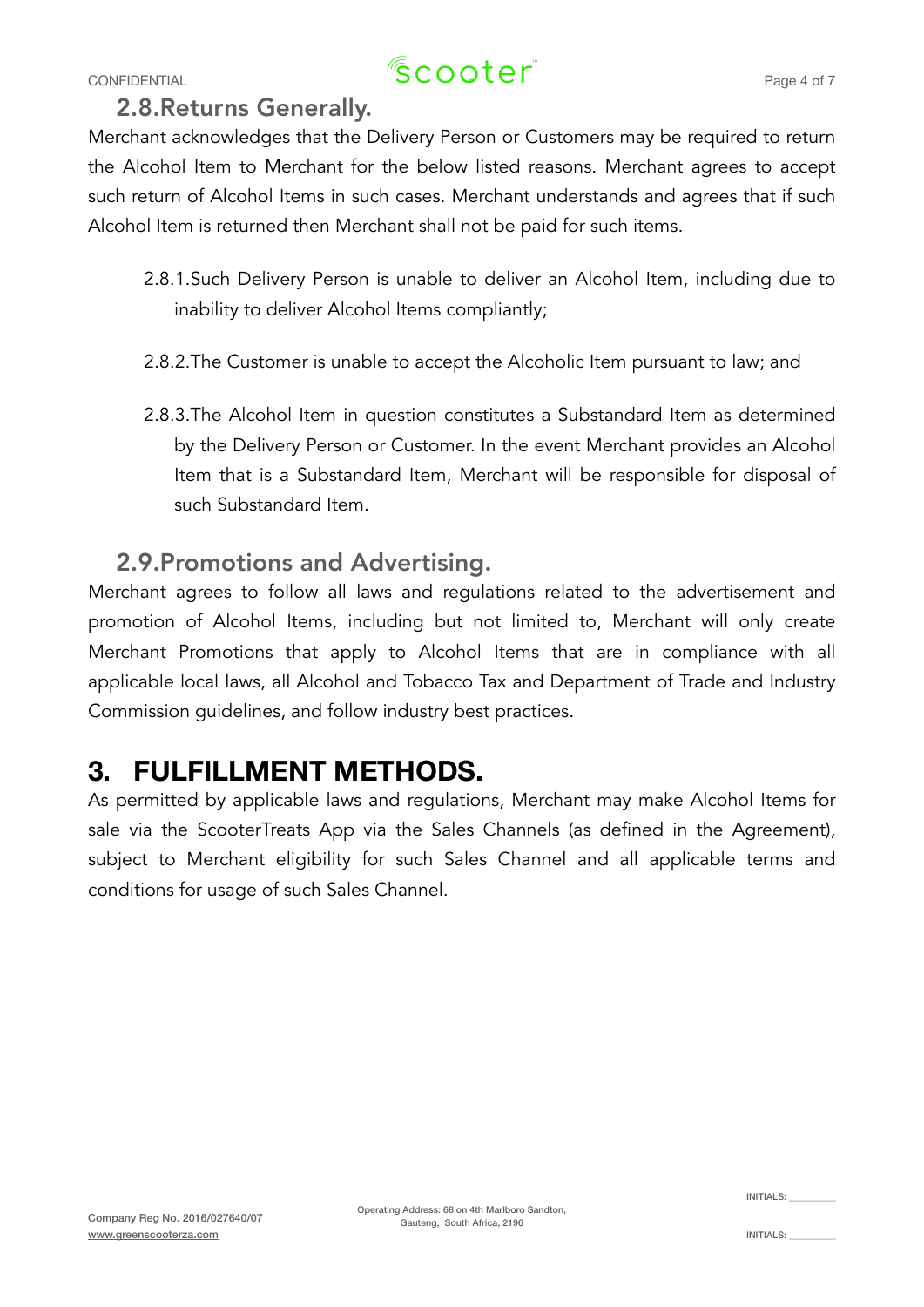

## **4. MARKETPLACE [E-COMMERCE REGULATION] ADDITIONAL TERMS.**

If Merchant elects to offer Alcohol Items to Customers through the Marketplace Sales Channel, Merchant acknowledges and agrees to the following:

#### 4.1.Delivery Person.

Each Delivery Person shall conduct delivery of Alcohol Items under and pursuant to Merchant's liquor license, and as necessary, as Merchant's third-party beneficiary. Merchant understands and agrees that Delivery People shall be conducting the delivery and therefore are responsible to verify the age and identity of the Customer and confirm that the Customer is not intoxicated when completing the delivery to the Customer. Scooter is a third party technology platform and shall provide in-app screens and tools for the Delivery People to help complete the ID verification compliantly. Where applicable or required by law, the in-app screen may enable the Delivery Person to capture a photo of the Customer's ID and capture the Customer's signature.

#### 4.2.Marketplace Return Fee.

If the Delivery Person is unable to deliver an Alcohol Item due to the act or omission of the Customer who purchased such Alcohol Items from Merchant, then Merchant agrees that the Customer may be charged for a return fee (the "*Return Fee*"), the amount of which shall be determined according to the standard fares charged by Delivery People in the region. Merchant agrees that it has no right to the Return Fare and such monies will be used to pay the Delivery Person for the return.

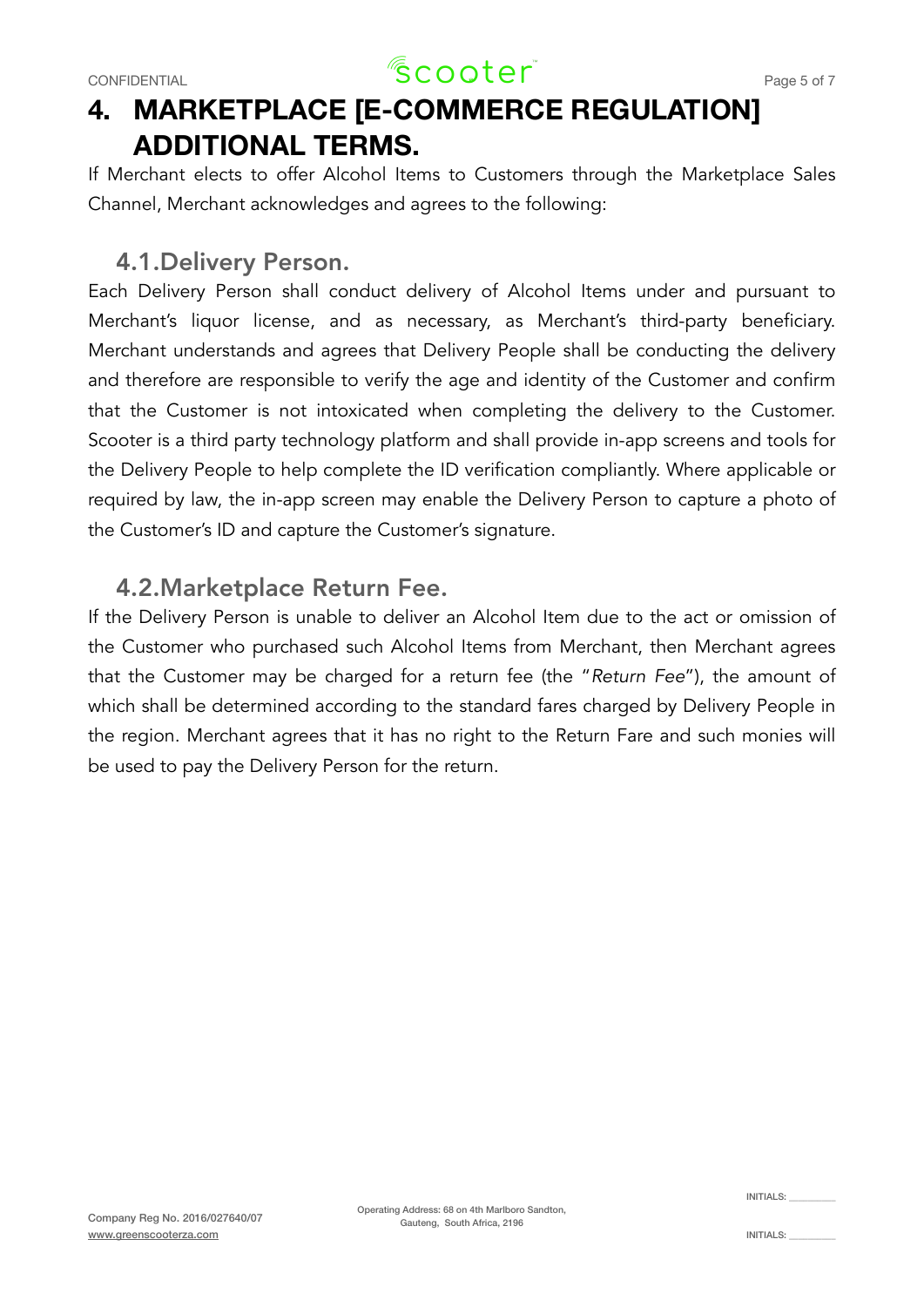## CONFIDENTIAL  $\sqrt{2}$  COOTer $\sqrt{2}$  Page 6 of 7

## **5. MERCHANT MANAGED DELIVERY AND NON-DELIVERY ADDITIONAL TERMS.**

If Merchant elects to offer Alcohol Items to Customers through the Merchant Managed Delivery and Non-Delivery Sales Channel, Merchant acknowledges and agrees to the following:

## 5.1.Verification of Customer.

Merchant agrees that it is the Merchant's responsibility to verify the age and identity of the Customer and confirm that the Customer is not intoxicated when the Customer picks up the alcohol for Non-Delivery Sales Channels or when delivering the Alcohol Items to the Customer for Merchant Managed Delivery Sales Channels. Merchant disclaims Scooter and all of its Affiliates including ScooterTreats from all liability related to noncompliant delivery of Alcohol Items.

### 5.2.Return Notifications.

Merchant agrees to notify Scooter within the Scooter Utilities or by contacting Scooter support if Merchant is unable to compliantly sell Alcohol Item(s) to a Customer through the Merchant Managed Delivery and Non-Delivery Sales Channels. Merchant understands that in order to issue a refund, Merchant must first notify Scooter of such return.

### 5.3.Merchant Manages Return Fee.

If Merchant Managed Delivery Staff are unable to deliver an Alcohol Item due to the act or omission of the Customer who purchased such Alcohol Items from Merchant, then Merchant agrees that the Customer may be charged for a return fee (the "*Merchant Managed Return Fee*"), the amount of which shall be determined by ScooterTreats. If the Customer is charged a Merchant Managed Return Fee, ScooterTreats shall remit such fee to Merchant.

The Return Fee will be 30% of the total amount spent by the customer excluding Sales Tax.

## **6. SALES CHANNEL FEES**

Unless otherwise agreed to by the parties or modified by requirement of applicable laws and regulations, the Sales Channel Fee ScooterTreats charges Merchant for the sale of Alcohol Items shall be calculated as follows:

Operating Address: 68 on 4th Marlboro Sandton, Gauteng, South Africa, 2196

INITIALS: \_\_\_\_\_\_\_\_\_\_